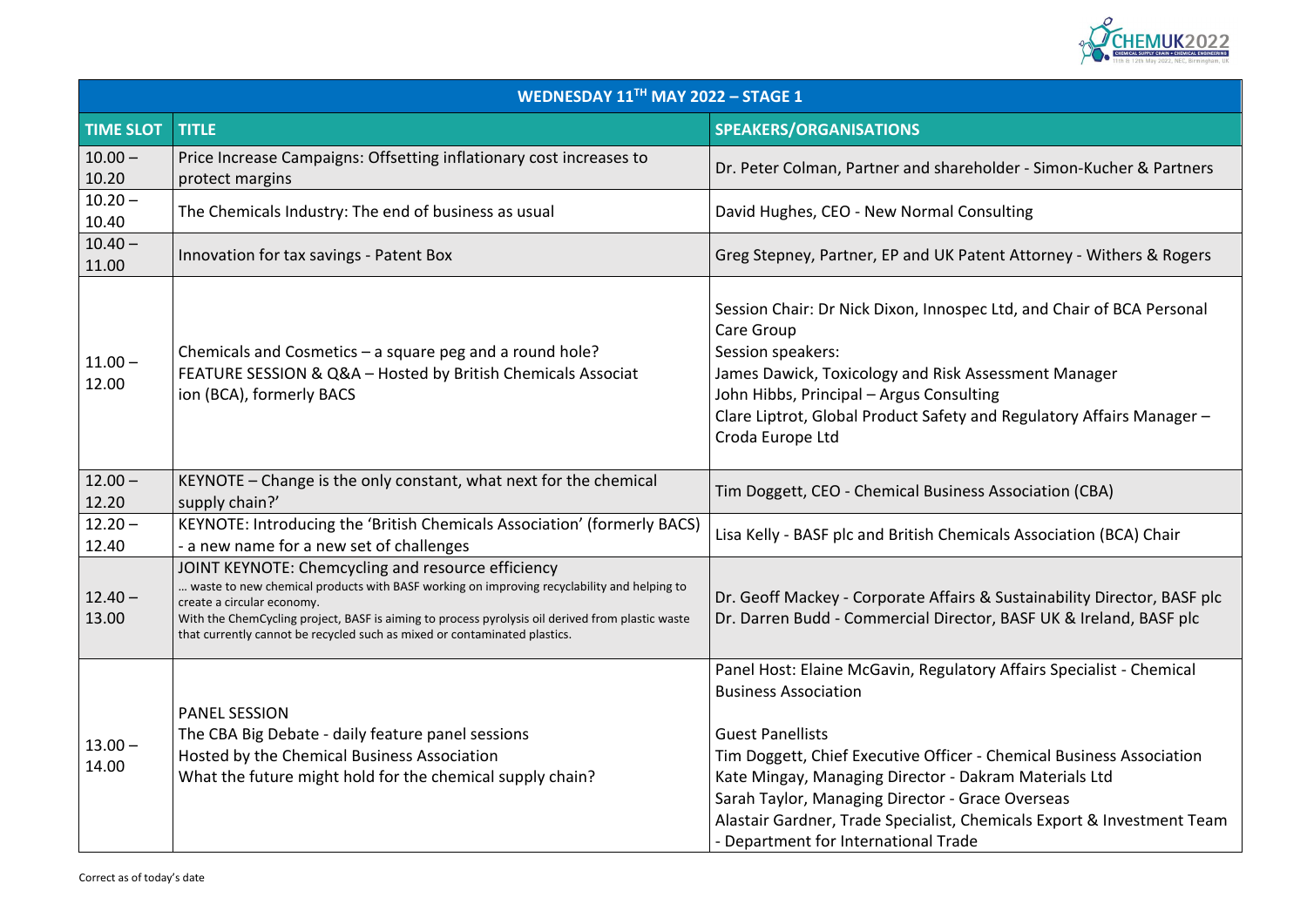

### Pairs Manager - BASF plc

cal Industries Association (CIA) ies & Advocacy Manager –

and Johnson LLP ger - REACH at KnoellConsult Ltd anager - British Coatings Federation cals and Pesticides – Defra

micals, Department for

It Adviser - Department for

fachem Ltd

Industry Engagement Manager

ing processes need not be a

celey te Change

Chemicals & Plastics - Department rategy (BEIS)

|                    | WEDNESDAY 11TH MAY 2022 - STAGE 1 - continued                                                                                                                                                                                                                                                                                |                                                                                                                                                                                                                                                                                                                                                   |
|--------------------|------------------------------------------------------------------------------------------------------------------------------------------------------------------------------------------------------------------------------------------------------------------------------------------------------------------------------|---------------------------------------------------------------------------------------------------------------------------------------------------------------------------------------------------------------------------------------------------------------------------------------------------------------------------------------------------|
| $14.00 -$<br>15.00 | UK REACH: What's New in '22! - PANEL SESSION                                                                                                                                                                                                                                                                                 | Panel Host: Neil Hollis, Regulatory Affa<br><b>Guest Panellists:</b><br>Nishma Patel, Policy Director - Chemic<br>Mel Biring, Global Regulatory Strategio<br><b>LUBRIZOL</b><br>Darren Abrahams, Partner - Steptoe a<br><b>Graeme Towell, Senior Project Manag</b><br>Ciara Dempsey, Regulatory Affairs Ma<br>Simon Johnson, EU Exit Team: Chemic |
| $15.00 -$<br>16.00 | An Exporter's Journey - How DIT can assist UK companies to increase<br>their international business<br>FEATURE PANEL SESSION - Hosted by Department for International Trade                                                                                                                                                  | Session Host: Ivan Lima, Head of Chen<br>International Trade (DIT)<br><b>Guest Panellists:</b><br>Ayça Kiliçli, Senior Trade & Investmen<br><b>International Trade, Germany</b><br>Greg Barton, Managing Director - Surf                                                                                                                          |
| $16.00 -$<br>16.30 | RSC SME Showcase - supporting UK deep tech chemistry, for people and<br>the planet - featuring presentations from Stoli Chem and Barton Blakeley<br>Presentation: Sustainability in chemical manufacturing processes need<br>not be a technological revolution<br>Presentation: Burning CO2; Rocket Power for Climate Change | SESSION HOST: Andrew Waterworth,<br>Nikolay Cherasov - Stoli Chem<br>Sustainability in chemical manufacturi<br>technological revolution<br>Christopher Barton, CEO - Barton Blak<br>Burning CO2; Rocket Power for Climat                                                                                                                          |
| $16.30 -$<br>16.50 | Feature Day 1 Closing Plenary presentation:<br>"Future opportunities and challenges for the chemical sector - the view<br>from BEIS".                                                                                                                                                                                        | Dr Jo Bray, Deputy Director, Head of C<br>for Business, Energy and Industrial Str                                                                                                                                                                                                                                                                 |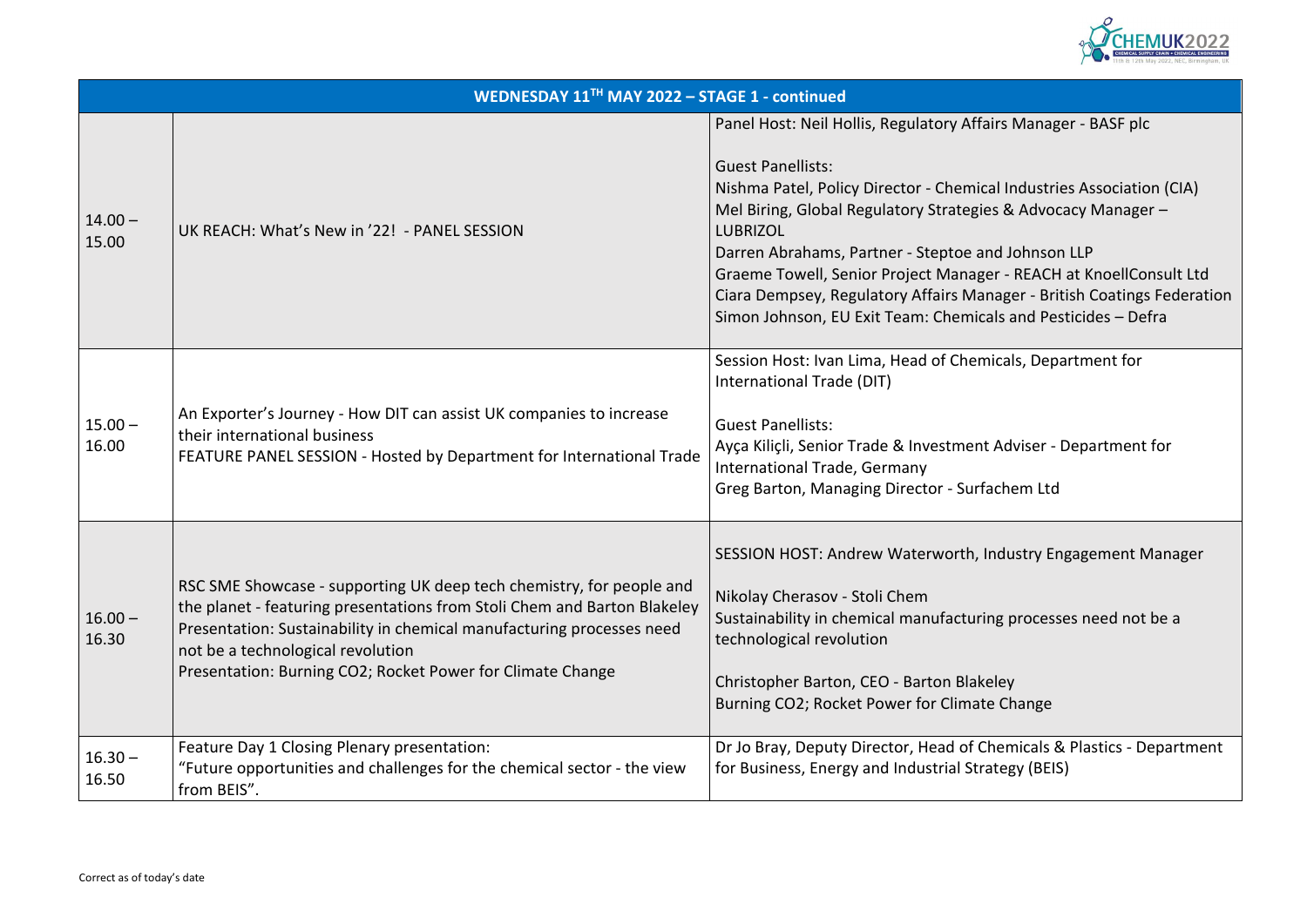

holder Engagement Manager –

**Manager, Biorenewables** 

evelopment at a commercially

**Manager, Clarian** n surfactants ead for Circular Economy -Innovate

**Global Research and Technology at** 

ng, Loughborough University, sciplinary Centre for Circular

rial Biotechnology (InnovateUK KTN)

|                  | WEDNESDAY 11TH MAY 2022 - STAGE 2                                                                                                                                         |                                                                                                             |  |
|------------------|---------------------------------------------------------------------------------------------------------------------------------------------------------------------------|-------------------------------------------------------------------------------------------------------------|--|
| <b>TIME SLOT</b> | <b>TITLE</b>                                                                                                                                                              | SPEAKERS/ORGANISATIONS                                                                                      |  |
| $10.00 -$        |                                                                                                                                                                           | Session Host: Caroline Wilcock, Stakeholder Engagement<br><b>BioVale</b>                                    |  |
|                  | FEATURE SESSION/PANEL Q&A - Hosted by BioVale<br><b>Transitioning to Bio-based Chemical</b><br>Guest speaker themes:<br>• The transition to a bio-based chemical industry | Guest speakers & themes:                                                                                    |  |
|                  |                                                                                                                                                                           | <b>Adrian Higson - Managing Director, NNFCC</b><br>The transition to a bio-based chemical industry          |  |
| 11.00            | • Bio-based chemicals: Research and development at a commercially<br>interesting scale                                                                                    | Helen Shiels - Business Development Manager, Biorenew<br><b>Development Centre</b>                          |  |
|                  | • Driving the change from fossil to green surfactants                                                                                                                     | Bio-based chemicals: Research and development at a com<br>interesting scale                                 |  |
|                  |                                                                                                                                                                           | Svea Braak - Technical Applications Manager, Clarian<br>Driving the change from fossil to green surfactants |  |
|                  | FEATURE SESSION/Q&A - hosted by Innovate UK<br>"Circular economy - balancing conventional chemistry and the switch to<br>bioresources"                                    | Session Host: Amy Peace Innovation Lead for Circular Eco<br><b>UK</b>                                       |  |
|                  |                                                                                                                                                                           | <b>Contributing Speakers/Panellists</b>                                                                     |  |
|                  |                                                                                                                                                                           | <b>Sarah Davidson</b>                                                                                       |  |
| $11.00 -$        |                                                                                                                                                                           | Group Sustainability Coordinator for Global Research and<br>Croda                                           |  |
| 12.00            |                                                                                                                                                                           | Dr Jonathan Wagner                                                                                          |  |
|                  |                                                                                                                                                                           | Senior Lecturer in Chemical Engineering, Loughborough U                                                     |  |
|                  |                                                                                                                                                                           | Programme Lead for National Interdisciplinary Centre for<br><b>Chemical Economy (CircularChem)</b>          |  |
|                  |                                                                                                                                                                           | Dr Catherine Julia Mort<br>Knowledge Transfer Manager, Industrial Biotechnology (In                         |  |
| $12.00 -$        | <b>KEYNOTE</b>                                                                                                                                                            |                                                                                                             |  |
| 12.20            | 100 Years in Energy and Beyond                                                                                                                                            | Jeff Parr-May, UK Head Asset Based Contracts, Uniper UK                                                     |  |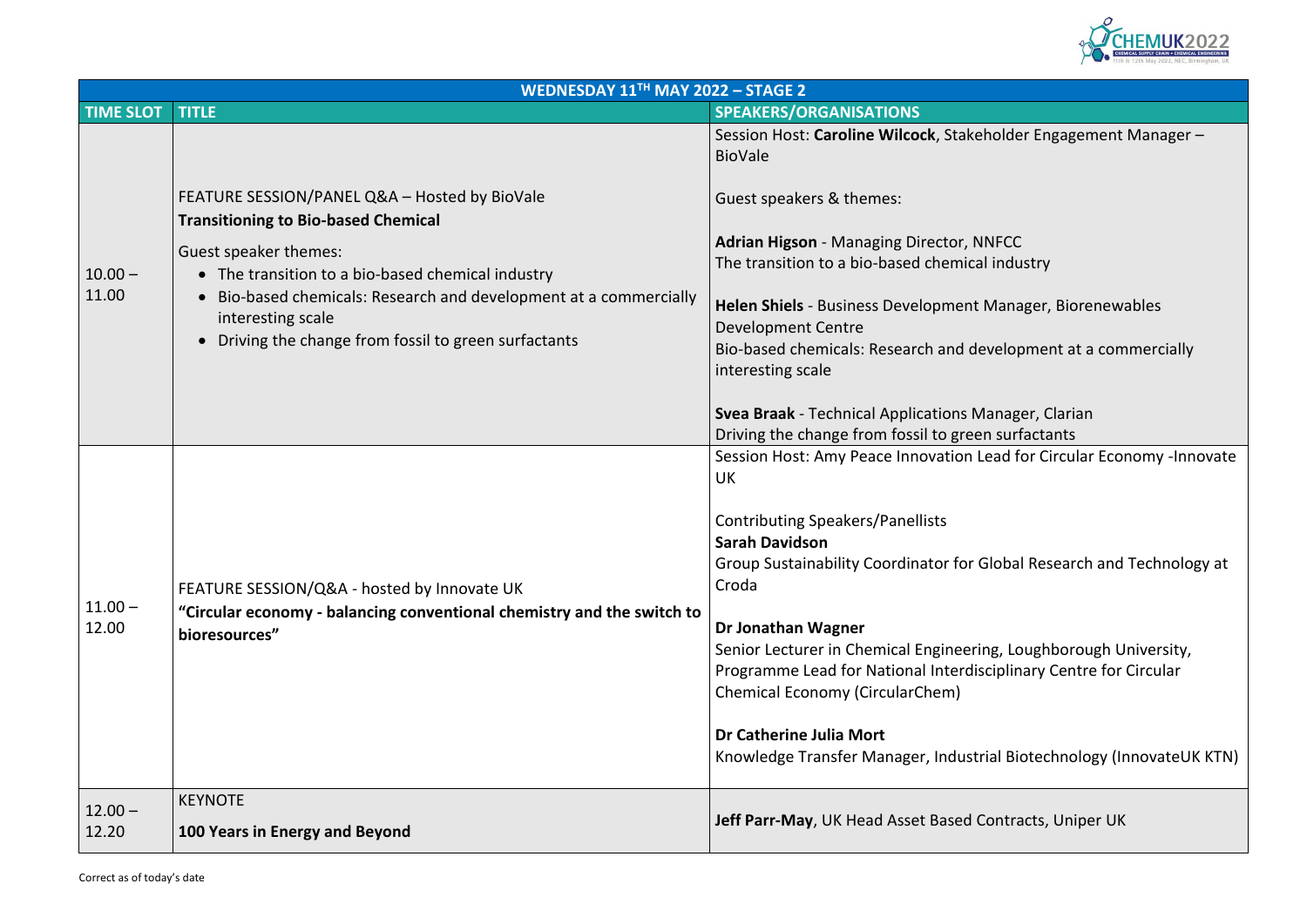

### Director - National Chemical

Chemistry and Toxicology – (NCEC) cal Industry Association **Simon UK LLP** 

eral Secretary

**Luke Goldsmith** Coryton Advanced Fuels Ltd ns within Sustainable Fuels and

**Pr, Solvents EU – Shell Chemicals &** 

the Royal Society of Chemistry

of Business Engagement and nnovation Centre (IBiolC)

gagement Manager - Industrial **Ingenza Ltd** of industrial products ders Fellow and Snr Lecturer in nable Chemical Synthesis **Mirando Exercices**  $p$ n-neutral & renewable in the UK to Manufacture Everyday Items  $S$ olutions Ltd edstock for the Bio-production of

|                    | WEDNESDAY 11TH MAY 2022 - STAGE 2 - continued                                                                                                                                                                                                                                                                                                                                                                                                                                                                                                                |                                                                                                                                                                                                                                                                                                                                                                                                                                                                                                                                                                                                                                                                                                             |
|--------------------|--------------------------------------------------------------------------------------------------------------------------------------------------------------------------------------------------------------------------------------------------------------------------------------------------------------------------------------------------------------------------------------------------------------------------------------------------------------------------------------------------------------------------------------------------------------|-------------------------------------------------------------------------------------------------------------------------------------------------------------------------------------------------------------------------------------------------------------------------------------------------------------------------------------------------------------------------------------------------------------------------------------------------------------------------------------------------------------------------------------------------------------------------------------------------------------------------------------------------------------------------------------------------------------|
|                    | <b>PANEL SESSION:</b>                                                                                                                                                                                                                                                                                                                                                                                                                                                                                                                                        | Session Host: Caroline Raine, Technical D<br><b>Emergency Centre (NCEC)</b><br>Panellists:                                                                                                                                                                                                                                                                                                                                                                                                                                                                                                                                                                                                                  |
| $12.30 -$<br>13.00 | What does emerging environmental policy tell us about the future of<br>chemical regulation?                                                                                                                                                                                                                                                                                                                                                                                                                                                                  | Chris Hughes, Head of Environmental Ch<br>National Chemical Emergency Centre (NO<br>Nishma Patel, Policy Director - Chemical<br><b>Simon Tilling, Partner - Steptoe &amp; Johns</b><br>Check website for latest panel updates                                                                                                                                                                                                                                                                                                                                                                                                                                                                               |
|                    | FEATURE SESSION (Hosted by Solvents Industry Association)<br>How the Solvents Industry is adapting to a greener future                                                                                                                                                                                                                                                                                                                                                                                                                                       | SESSION HOST: Andrew Norman, Genera<br>Guest speakers & themes                                                                                                                                                                                                                                                                                                                                                                                                                                                                                                                                                                                                                                              |
| $13.00 -$<br>13.40 | <b>Guest speaker themes:</b><br>• The Race for Sustainability - Innovations within Sustainable Fuels<br>and Future Applications<br><b>Shell Chemicals &amp; Sustainability</b>                                                                                                                                                                                                                                                                                                                                                                               | Luke Goldsmith, Commercial Manager-<br>The Race for Sustainability - Innovations<br><b>Future Applications</b><br>Dr Elske Leenders, Marketing Manager,<br>Sustainability                                                                                                                                                                                                                                                                                                                                                                                                                                                                                                                                   |
| $13.40 -$<br>14.00 | RSC Keynote: Chemistry: a catalyst for change                                                                                                                                                                                                                                                                                                                                                                                                                                                                                                                | Professor Gill Reid, President-Elect of the<br>$(2020 - 2022)$                                                                                                                                                                                                                                                                                                                                                                                                                                                                                                                                                                                                                                              |
| $14.00 -$<br>15.00 | FEATURE SESSION - hosted by IBioIC<br>Bioeconomy offers Net Zero solutions for the chemicals supply chain<br><b>Guest speaker themes:</b><br>• Sustainable bio-based manufacturing of industrial products<br>Engineered Microorganisms for Sustainable Chemical Synthesis<br>Producing biochemicals that are carbon-neutral & renewable in the<br><b>UK</b><br>Bioresources as a Sustainable Solution to Manufacture Everyday<br><b>Items</b><br>Evaluation of Fish Waste as a Novel Feedstock for the Bio-<br>production of Adipic Acid in Escherichia coli | Session Host: Dr. Liz Fletcher Director of<br>Operations, Industrial Biotechnology Inne<br>Guest speakers & themes:<br>Dr. Russell Clarke, Senior Business Engag<br><b>Biotechnology Innovation Centre (IBiolC)</b><br>Dr. Fraser Brown, Head of Chemistry, Ing<br>Sustainable bio-based manufacturing of<br>Dr. Stephen Wallace, UKRI Future Leade<br>Biotechnology - University of Edinburgh<br><b>Engineered Microorganisms for Sustaina</b><br>Miranda Lindsay-Fynn, Commercial Dire<br>Producing biochemicals that are carbon-<br>Bioresources as a Sustainable Solution to<br>Nikos Tsiapis, Research Lead, Impact Sol<br>Evaluation of Fish Waste as a Novel Feed<br>Adipic Acid in Escherichia coli |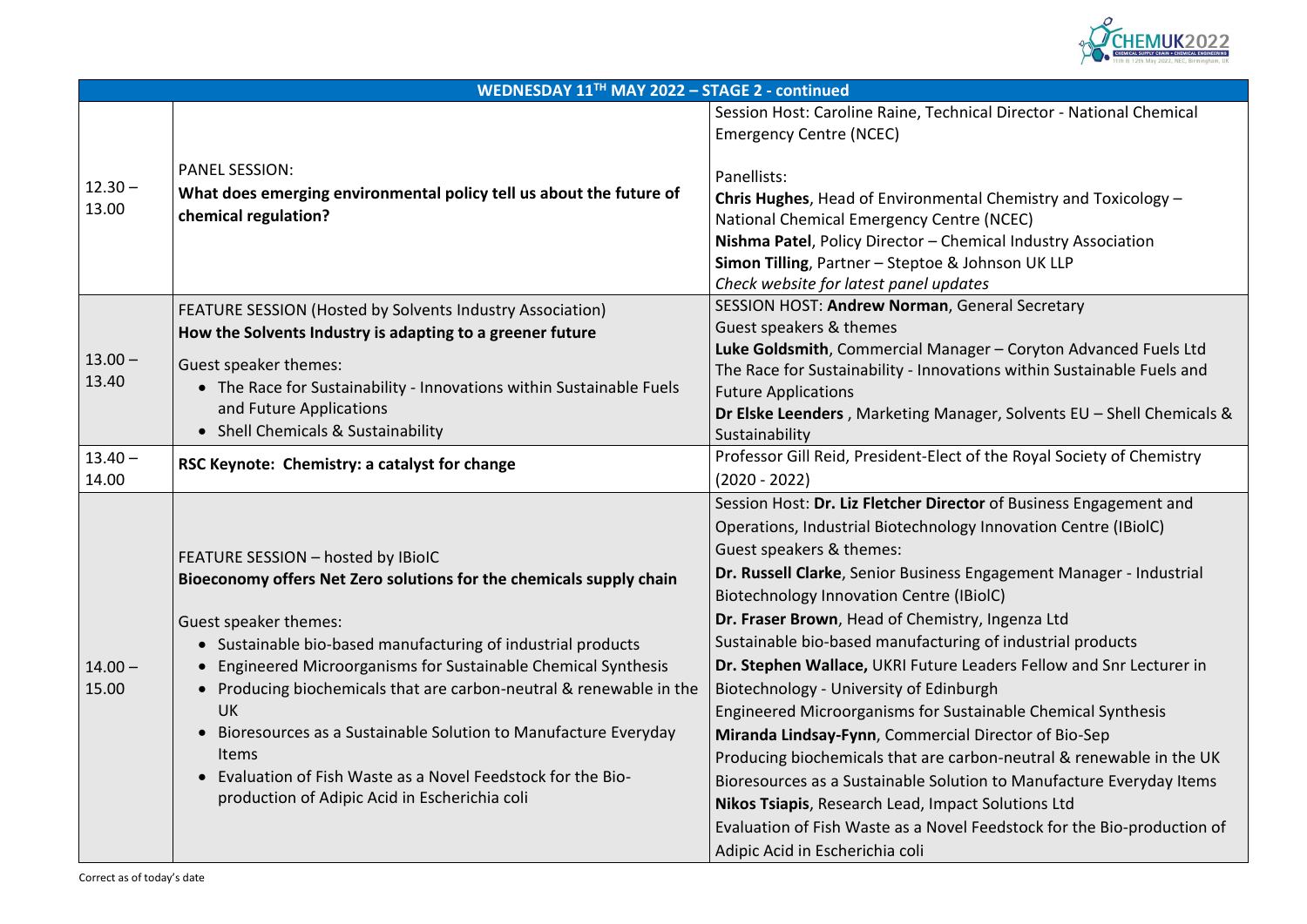

**Technical Officer** 

all and Co Ltd **Lora Executives & Sealants** 

**Dran - Ingevity** ritish Coatings Federation Limited **Cardo-AEA and BASA Consultant Sustainability Director - BASF** 

|           | <b>WEDNESDAY 11TH MAY 2022 - STAGE 2 - continued</b>                |                                                  |
|-----------|---------------------------------------------------------------------|--------------------------------------------------|
|           |                                                                     | Session Moderator: Jim Palmer, BASA Technica     |
|           |                                                                     | Session speakers/panellists include:             |
|           | FEATURE PANEL SESSION: Hosted by BASA (British Adhesives & Sealants | <b>Steve Farnworth, Managing Director - Itac</b> |
| $15.00 -$ | Association)                                                        | Jenny Barnett, S.H.E.Q Manager - F Ball and Co   |
| 16.00     | A Sustainable future for Adhesives and Sealants                     | Lorna Williams, Executive Officer - British Adhe |
|           |                                                                     | Association                                      |
|           |                                                                     | Dr Norman Keane, Director of Innovation - Inge   |
|           |                                                                     | David Park, Public Affairs Manager - British Coa |
|           |                                                                     | Caroline Raine, Technical Director, Ricardo-AEA  |
|           |                                                                     | Geoff Mackey – Corporate Affairs and Sustainal   |
| $16.00 -$ | <b>AESSEAL NET ZERO &amp; Betterworld Solutions</b>                 |                                                  |
| 16.20     | Working together to make a difference for future generations.       | Martin Challoner, Head of Marketing, AESSEAL     |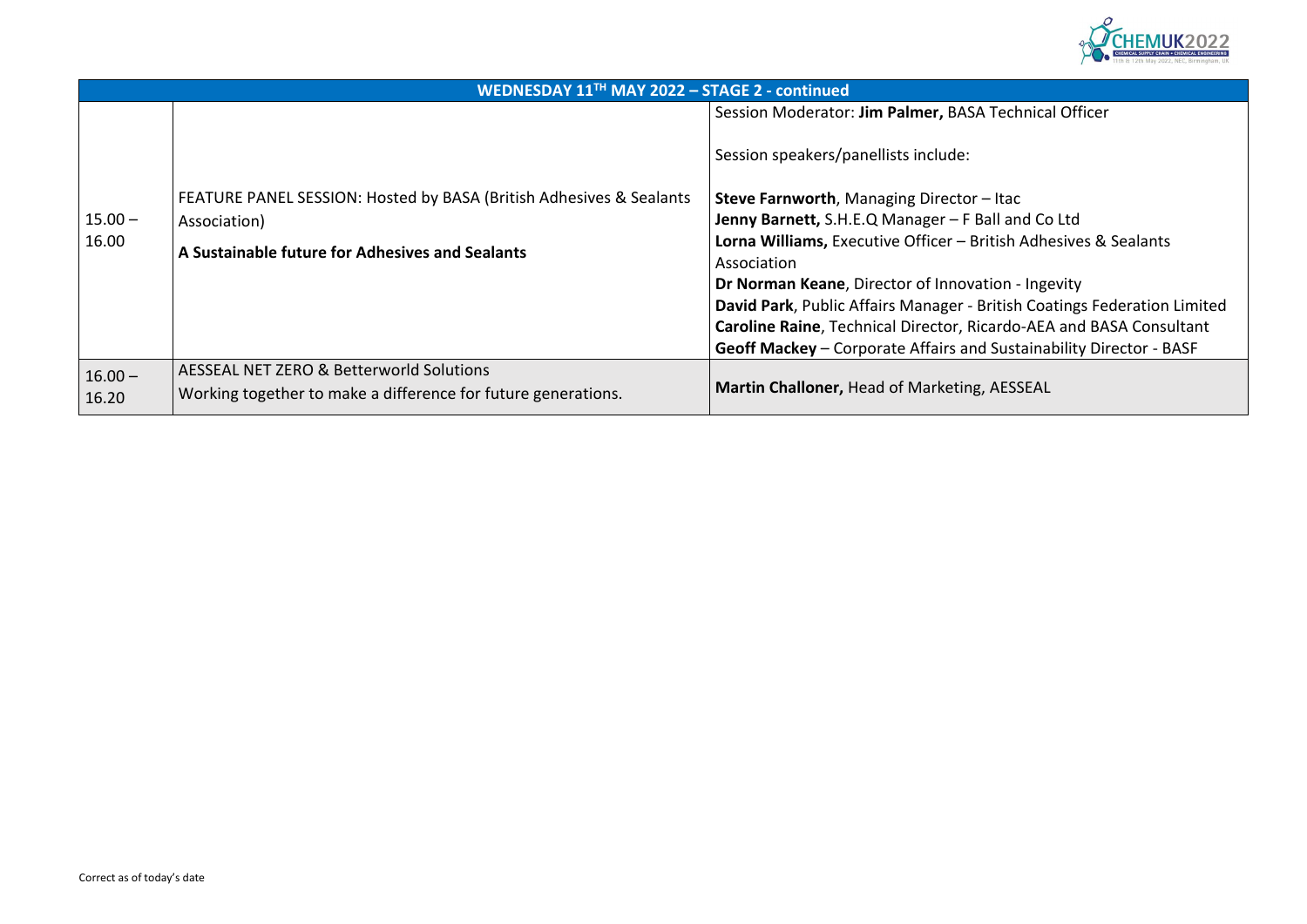

**Polymerical delivatives** in direland, Chemlink Specialities

**Prof. Adam Profess** Intensification, Newcastle

**PI Group at Newcastle University** rinting) in Facilitating Process

**Session Coordination Coordinat** Centre at CPI

nt Director - CPI **ogy Strategy - CPI** 

Centre: Grand Challenge Overview ead - CPI **d Digital Strategy Lead - CPI Panel discussion CPI** are the older than  $F$ 

ead, CPI **ing, Exactmer** evelopment, Astra Zeneca

| WEDNESDAY $11TH$ MAY 2022 - STAGE 3 |                                                                                                                                                           |                                                                                                                                                                                                                                                                                                                                                                                                                                                                                                                                                                                                                           |  |
|-------------------------------------|-----------------------------------------------------------------------------------------------------------------------------------------------------------|---------------------------------------------------------------------------------------------------------------------------------------------------------------------------------------------------------------------------------------------------------------------------------------------------------------------------------------------------------------------------------------------------------------------------------------------------------------------------------------------------------------------------------------------------------------------------------------------------------------------------|--|
| <b>TIME SLOT</b>                    | <b>TITLE</b>                                                                                                                                              | <b>SPEAKERS/ORGANISATIONS</b>                                                                                                                                                                                                                                                                                                                                                                                                                                                                                                                                                                                             |  |
| $10.00 -$<br>10.15                  | Formulation Stability: What is it, Why does it fail and What can I do<br>about it?                                                                        | Dr Jim Bullock, Director - iFormulate Limited                                                                                                                                                                                                                                                                                                                                                                                                                                                                                                                                                                             |  |
| $10.15 -$<br>10.30                  | Polymeric-based drug delivery systems for veterinary use                                                                                                  | Shilpa Mistry, Head of Pharma, UK and Irelar                                                                                                                                                                                                                                                                                                                                                                                                                                                                                                                                                                              |  |
| $10.30 -$                           | <b>PROCESS INTENSIFICATION Feature Session</b><br>(Hosted by Process Intensification Network & PI Group at Newcastle<br>University)                       | Joint speakers<br>Prof. Adam Harvey - Professor of Process Int<br>University<br>Introduction to Process Intensification                                                                                                                                                                                                                                                                                                                                                                                                                                                                                                   |  |
| 11.00                               | Part 1: Introduction to Process Intensification<br>Part 2: Role of Additive Manufacturing (3D Printing) in Facilitating<br><b>Process Intensification</b> | Dr. Jonathan McDonough - Lecturer - PI Gro<br>Role of Additive Manufacturing (3D Printing)<br>Intensification                                                                                                                                                                                                                                                                                                                                                                                                                                                                                                             |  |
| $11.00 -$<br>12.00                  | FEATURE SESSION & PANEL: Hosted by CPI<br><b>Revolutionising Medicines Manufacturing Takes Serious Collaboration</b><br><b>Feature session</b>            | Session coordinator: Neil Sheddan, Business<br><b>Medicines Manufacturing Innovation Centre</b><br>Speakers / Panellists include:<br><b>CPI Pharma Capability Overview:</b><br>• Sam Neill, Business Development Direc<br>• Caroline Kelly, Head of Technology Stra<br><b>Medicines Manufacturing Innovation Centre</b><br>• Barrie Casey, Grand Challenge Lead - C<br>• Dave Berry, Grand Challenge and Digita<br>Panel discussion - hosted by Katie Murray, T<br>Panellists include:<br>• Barrie Casey, Grand Challenge Lead, CF<br>• Marcus Cook, Head of Engineering, Exa<br>• Terry Reed, Director Business Developr |  |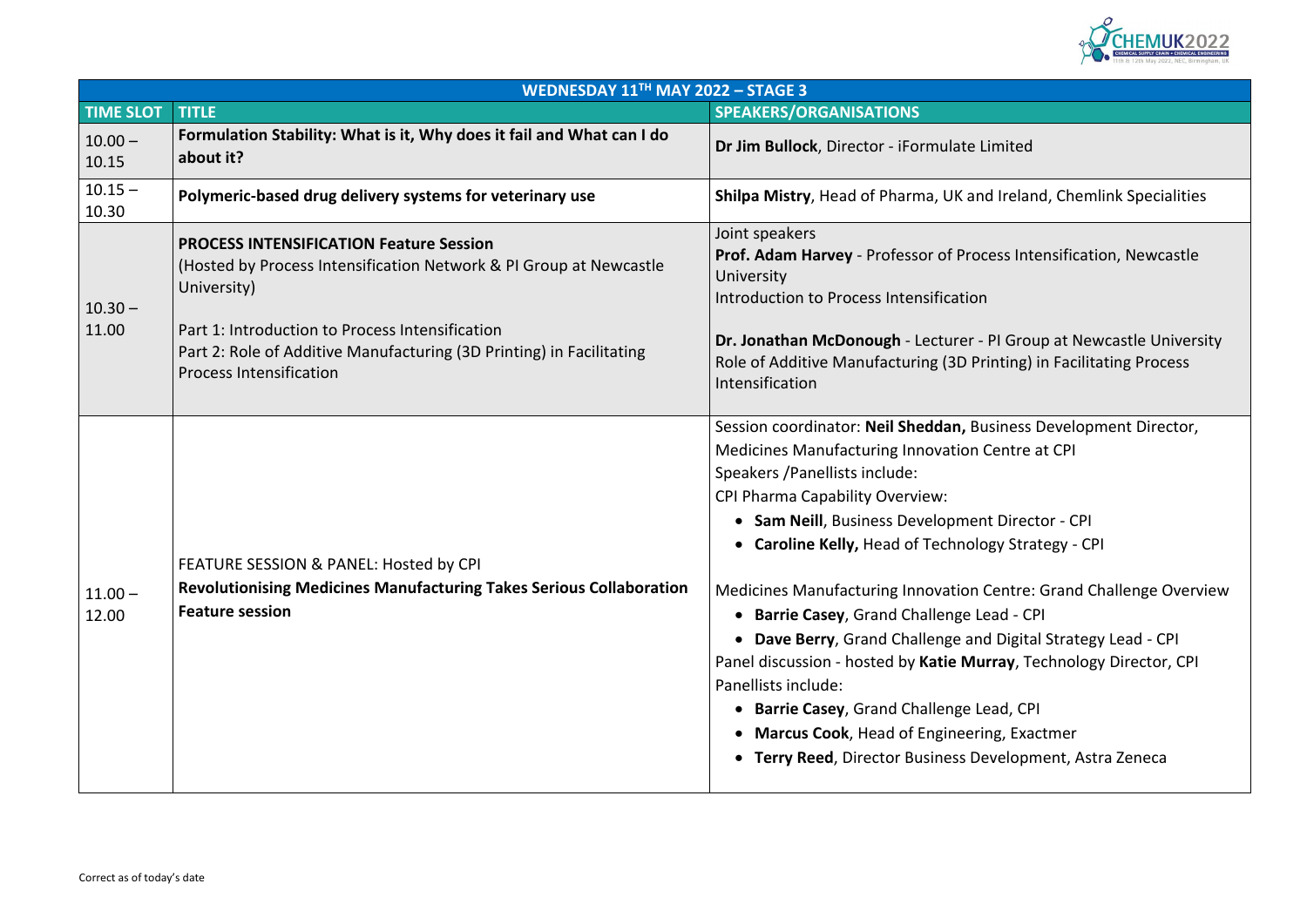

### Executive Officer, NEPIC

**Iopment Manager at Doosan** 

**Relations Lead, Kellas Midstream** ion Manager, Navigator Terminals **C UK Petrochemicals Limited** 

**Sepandia** Bession News

**Professor & Richledge Transfer,** ningham chemistry and how we should 'AI

*<u><b>Band Technology Adoption</u>* 

In small and medium enterprises le Industry 4.0 solutions

for Scientific Research, Dotmatics on initiatives for chemical R&D:

irector at Ricardo ent and trade associations

**Pr** - Chemical Business Association - National Carriage of Dangerous

|                    | WEDNESDAY 11TH MAY 2022 - STAGE 3 - continued                                                                                                                                                                                                                                                                                                                                                                                                                                                                                                                                                           |                                                                                                                                                                                                                                                                                                                                                                                                                                                                                                                         |
|--------------------|---------------------------------------------------------------------------------------------------------------------------------------------------------------------------------------------------------------------------------------------------------------------------------------------------------------------------------------------------------------------------------------------------------------------------------------------------------------------------------------------------------------------------------------------------------------------------------------------------------|-------------------------------------------------------------------------------------------------------------------------------------------------------------------------------------------------------------------------------------------------------------------------------------------------------------------------------------------------------------------------------------------------------------------------------------------------------------------------------------------------------------------------|
| $12.00 -$<br>13.00 | <b>FEATURE SESSION</b><br>Building a world-class low carbon hydrogen economy - make it, store it,<br>use it<br><b>Feature NEPIC Hydrogen Panel Discussion</b>                                                                                                                                                                                                                                                                                                                                                                                                                                           | SESSION HOST: Philip Aldridge, Chief Ex<br>Lee Taylor, Senior Business Develo<br><b>Babcock</b><br>Dave Robson, Hydrogen External I<br><b>Matthew Wilson, Energy Transitic</b><br>Daren Smith, Site Director, SABIC                                                                                                                                                                                                                                                                                                     |
| $13.00 -$<br>14.00 | LAB 4.0 FEATURE SESSION<br>Transitioning of the Chemical Laboratory through Digitalisation<br><b>Hosted by Laboratory News</b><br><b>Presentation themes:</b><br>• How AI already impacts many areas of chemistry and how we<br>should 'AI enable' the next generation of chemists (Professor Tim<br>Albrecht)<br>Driving innovation in UK chemical labs in small and medium<br>enterprises through the adoption of company-wide Industry 4.0<br>solutions (Iwona Anna Kandpal)<br>Global enterprise digital transformation initiatives for chemical<br>R&D: Preparing the Ground for AI (Peter Rhodes) | Session Host: Sarah Lawton Editor - Lab<br>Guest speakers:<br>Professor Tim Albrecht, Director of Res<br>School of Chemistry, University of Birmi<br>How AI already impacts many areas of c<br>enable' the next generation of chemists<br>Iwona Anna Kandpal, Business Change<br>Consultant, Made Smarter UK<br>Driving innovation in UK chemical labs in<br>through the adoption of company-wide<br>Peter Rhodes, Digital Transformation fo<br>Global enterprise digital transformation<br>Preparing the Ground for AI |
| $14.00 -$<br>15.00 | <b>FEATURE SESSION</b><br>Transport of Dangerous Goods - recent challenges and future advances<br>including electronic dangerous goods                                                                                                                                                                                                                                                                                                                                                                                                                                                                  | Hosted by Caroline Raine, Technical Dir<br>with support from industry, governmen<br>Panellists include:<br><b>Douglas Leech, Technical Director</b><br><b>Terry Harvey, DGSA &amp; Chairman -</b><br><b>Goods Practitioners Forum</b><br><b>Beth Hewlett, Policy Advisor, DfT</b><br>Jason Dearsley, DGSA & Secretary<br><b>Goods Practitioners Forum</b><br><b>Herman Teering, Managing Direct</b>                                                                                                                     |

• **Jason Dearsley**, DGSA & Secretary - National Carriage of Dangerous

**ctor of DGOffice B.V**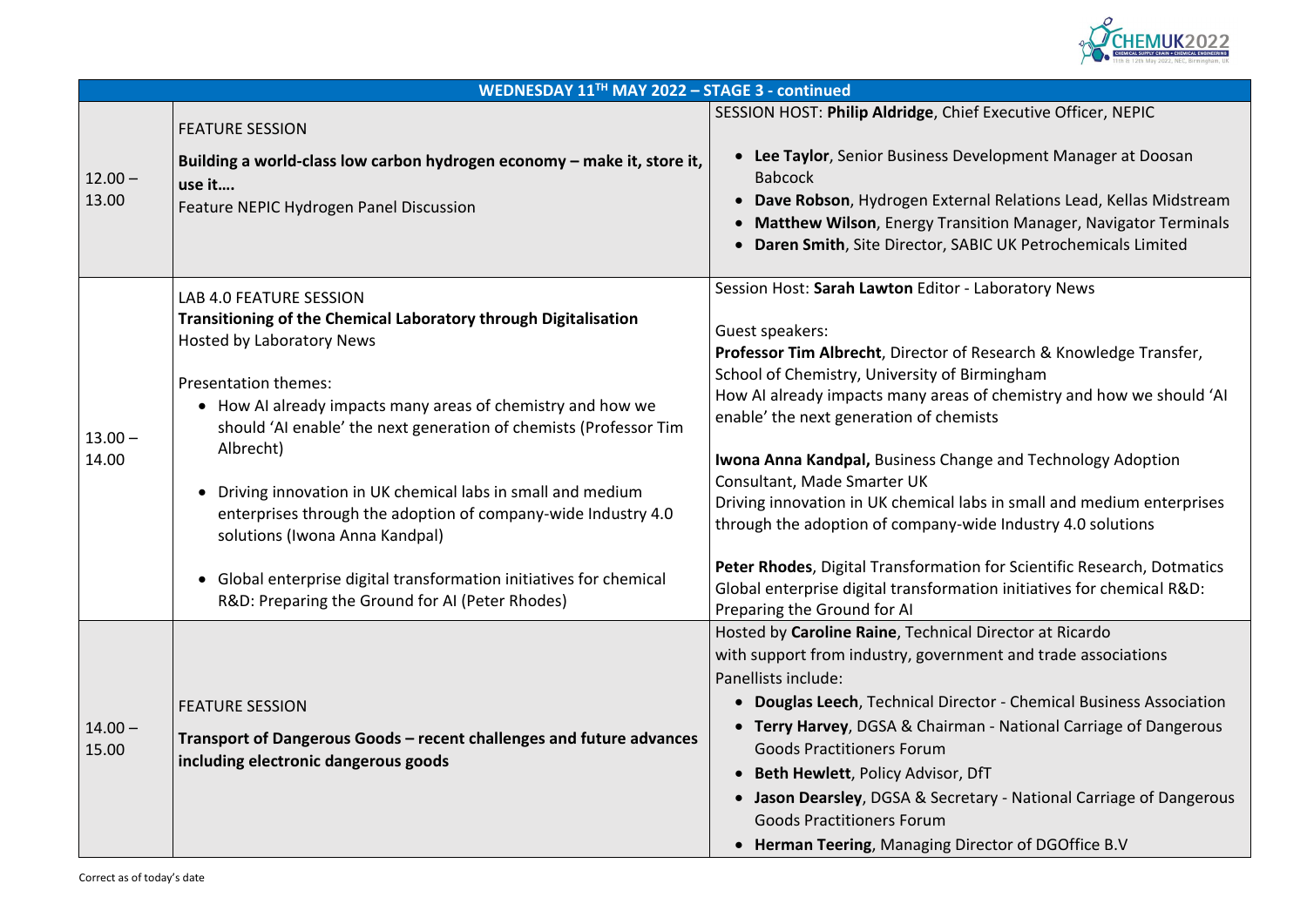

• **Tracy Hughes**, Operations Manager, Prax **Development, Engie Fabricom** tant, Regulatory Affairs, P66 **- Humber Cluster, Equinor** 

p panel discussion: **Imme Manager – Syngenta - Syngenta** of Skills – CATCH

**Solid Somber Forticles Energy-**

|                    | WEDNESDAY 11TH MAY 2022 - STAGE 3 - continued                                                                                                                                                                                                                                                                                                                                                                                                                                                                                                                                                                                                                                                                                                                                                                                        |                                                                                                                                                                                                                                                                                                                                                                                   |
|--------------------|--------------------------------------------------------------------------------------------------------------------------------------------------------------------------------------------------------------------------------------------------------------------------------------------------------------------------------------------------------------------------------------------------------------------------------------------------------------------------------------------------------------------------------------------------------------------------------------------------------------------------------------------------------------------------------------------------------------------------------------------------------------------------------------------------------------------------------------|-----------------------------------------------------------------------------------------------------------------------------------------------------------------------------------------------------------------------------------------------------------------------------------------------------------------------------------------------------------------------------------|
| $15.00 -$<br>16.00 | FEATURE PRESENTATIONS & PANEL SESSION - Hosted by CATCH<br><b>Resilient Process Industry Skills for the Future</b><br><b>Presentation themes:</b><br>Moving to a more diverse organisation - (Tracy Hughes, Prax)<br>Fabricom's plans to tackle the short, medium and long-term skills<br>shortage and how this can support clients and other contractors - (Joe<br>Hodgson Engie Fabricom)<br>Cognitive diversity in teams – Cognitive diversity is the inclusion of<br>$\bullet$<br>people who have different styles of problem-solving and can offer<br>unique perspectives because they think differently - (Jenny Sutcliffe,<br>P66)<br>Green Skills and job opportunities in the Energy Transition - A<br>perspective from Zero Carbon Humber - (Ian Livingston, Humber<br>Cluster, Equinor)<br>PLUS round-up panel discussion | Session Host: David Talbot, CEO, CATCH<br>Featured speakers<br>• Tracy Hughes, Operations Manage<br>Joe Hodgson, Head of Business De<br>Jenny Sutcliffe, Principal Consultar<br>Ian Livingston, Project Manager-<br>PLUS, additionally joining the round-up<br>Ian Nunn, Apprenticeship Program<br><b>Joe Castle, 2nd Year Apprentice -:</b><br>James McIntosh, COO & Director of |
| $16.00 -$<br>16.20 | <b>Industrial-Scale Manufacture of Metal Organic Frameworks (MOFs) as</b><br><b>Solid Sorbents for Energy-Efficient Carbon Capture</b>                                                                                                                                                                                                                                                                                                                                                                                                                                                                                                                                                                                                                                                                                               | Dr. Selina Ambrose, Technical Manager                                                                                                                                                                                                                                                                                                                                             |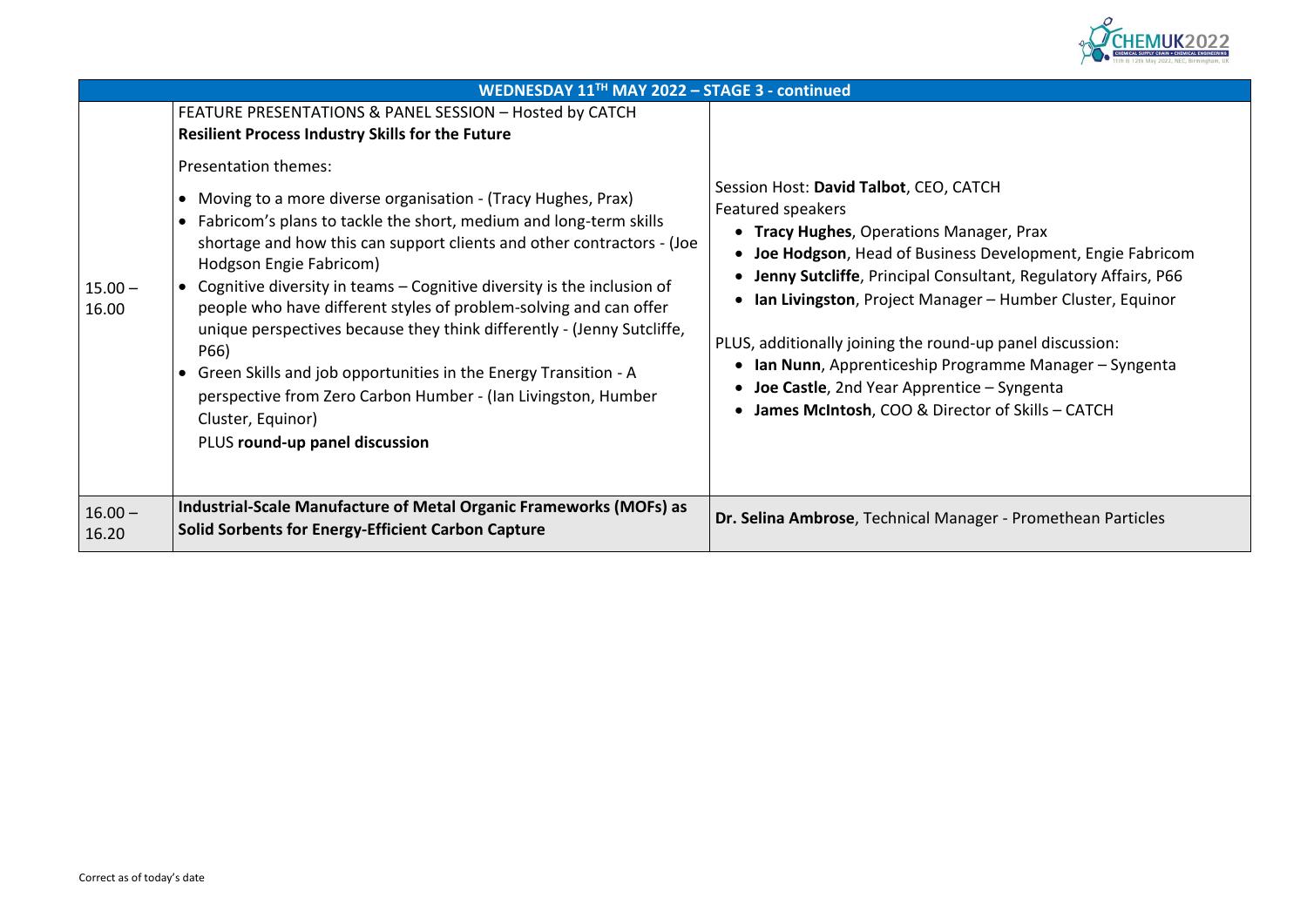

# **Technology Lead – ABB Energy**

ability, Digital Catapult • **Rukmini Prasad**, Product and Partnerships Manager - Digital

• **Richard Head, IT Digital Strategy Partner** - Johnson Matthey

**Morking Corporation** 

**The Rise of Private Setus** evelopment, Cellnex

**imment, eschbach GmbH** 

**Sad – Process Instrumentation &** 

- **Chris Snelling - Business Development Manager – Wireless, Endress+Hauser UK BC (a Yokogawa Company)** *<u><b>Ctrics Limited</u>*</u>

**Iobal Product Compliance** 

|                    | WEDNESDAY 11TH MAY 2022 - STAGE 4                                                                                                                                                                                             |                                                                                                                                                                                                                                                                                                                                        |
|--------------------|-------------------------------------------------------------------------------------------------------------------------------------------------------------------------------------------------------------------------------|----------------------------------------------------------------------------------------------------------------------------------------------------------------------------------------------------------------------------------------------------------------------------------------------------------------------------------------|
| <b>TIME SLOT</b>   | <b>TITLE</b>                                                                                                                                                                                                                  | <b>SPEAKERS/ORGANISATIONS</b>                                                                                                                                                                                                                                                                                                          |
| $10.30 -$<br>11.00 | <b>KEYNOTE SESSION</b><br>Is Energy Efficiency really your biggest lever to curb CO2 emissions?                                                                                                                               | Will Leonard, Digital, Innovation and Technology Lear<br>Industries                                                                                                                                                                                                                                                                    |
| $11.00 -$<br>12.00 | FEATURE SESSION: Digital Catapult-curated discussion session<br>Harness the power of technology to boost your business & operations.                                                                                          | • Confirmed speakers include:<br>Dr David Pugh, Head of Sustainability, Digital Ca<br><b>Rukmini Prasad, Product and Partnerships Man</b><br>$\bullet$<br>Catapult<br><b>Richard Head, IT Digital Strategy Partner - John</b>                                                                                                          |
| $12.00 -$<br>12.20 | Applied machine learning to accelerate development of formulations<br>and chemical processes                                                                                                                                  | Dr Gareth Conduit, CTO, Intellegens                                                                                                                                                                                                                                                                                                    |
| $12.20 -$<br>12.40 | <b>Workforce Transformation with Data Science and Analytics</b>                                                                                                                                                               | Allison Buenemann, Industry Principal, Seeq Corpora                                                                                                                                                                                                                                                                                    |
| $12.40 -$<br>13.00 | The Rise of Private Networks and How Your Organisation Will Benefit                                                                                                                                                           | Martin Green, Head of UK Business Development, Ce                                                                                                                                                                                                                                                                                      |
| $13.00 -$<br>13.20 | <b>TPM: A Foundation of Operational Excellence</b>                                                                                                                                                                            | Phil Spooner, Partner, S A Partners LLP                                                                                                                                                                                                                                                                                                |
| $13.20 -$<br>13.40 | How Plant Process Management in a chemical plant supports the most<br>important 15 minutes of your day                                                                                                                        | <b>Charles Douthwaite, Business Development, eschbac</b>                                                                                                                                                                                                                                                                               |
| $13.40 -$<br>14.00 | Process Analytical Technology (PAT) - a Key Component in Your<br>Digitalisation and Industry 4.0 Initiative                                                                                                                   | Martin Gadsby, CEO, Optimal Industrial Technologies                                                                                                                                                                                                                                                                                    |
| $14.00 -$<br>15.00 | FEATURE PANEL: Hosted by GAMBICA - the UK Trade Association for<br>Instrumentation, Control, Automation and Laboratory Technology<br>Driving efficiency and sustainability - Technology is the tool; here's how<br>to use it. | Session Host: Scott Pepper, Sector Head - Process Inst<br><b>Control Sector - GAMBICA</b><br>Chris Snelling - Business Development Manager - Wireless, End<br>John Skelland - Senior Staff Consultant, KBC (a Yokogawa Com<br>Will Brown - IIoT Solutions Architect, Powelectrics Limited<br>Dan Burbridge - Sales Specialist, Siemens |
| $15.00 -$<br>15.20 | Optimising the costs of UK REACH registrations - lessons learned from<br><b>EU REACH registrations</b>                                                                                                                        | Jana Travnickova, Regulatory Queen, REGARTIS                                                                                                                                                                                                                                                                                           |
| $15.20 -$<br>15.40 | <b>UK REACH and Data-sharing implications</b>                                                                                                                                                                                 | Pietro Di Tondo, Regulatory Manager, REACHLaw UK                                                                                                                                                                                                                                                                                       |
| $15.40 -$<br>16.00 | India's Draft Chemical (Management and Safety) Rules: Know your<br>obligations and start preparing                                                                                                                            | <b>Shisher Kumra, Executive Director, Global Product Co.</b>                                                                                                                                                                                                                                                                           |
| $16.00 -$<br>16.20 | <b>Chemical Regulatory Management In China</b>                                                                                                                                                                                | <b>Dean Winder, Regulatory Consultant - CIRS</b>                                                                                                                                                                                                                                                                                       |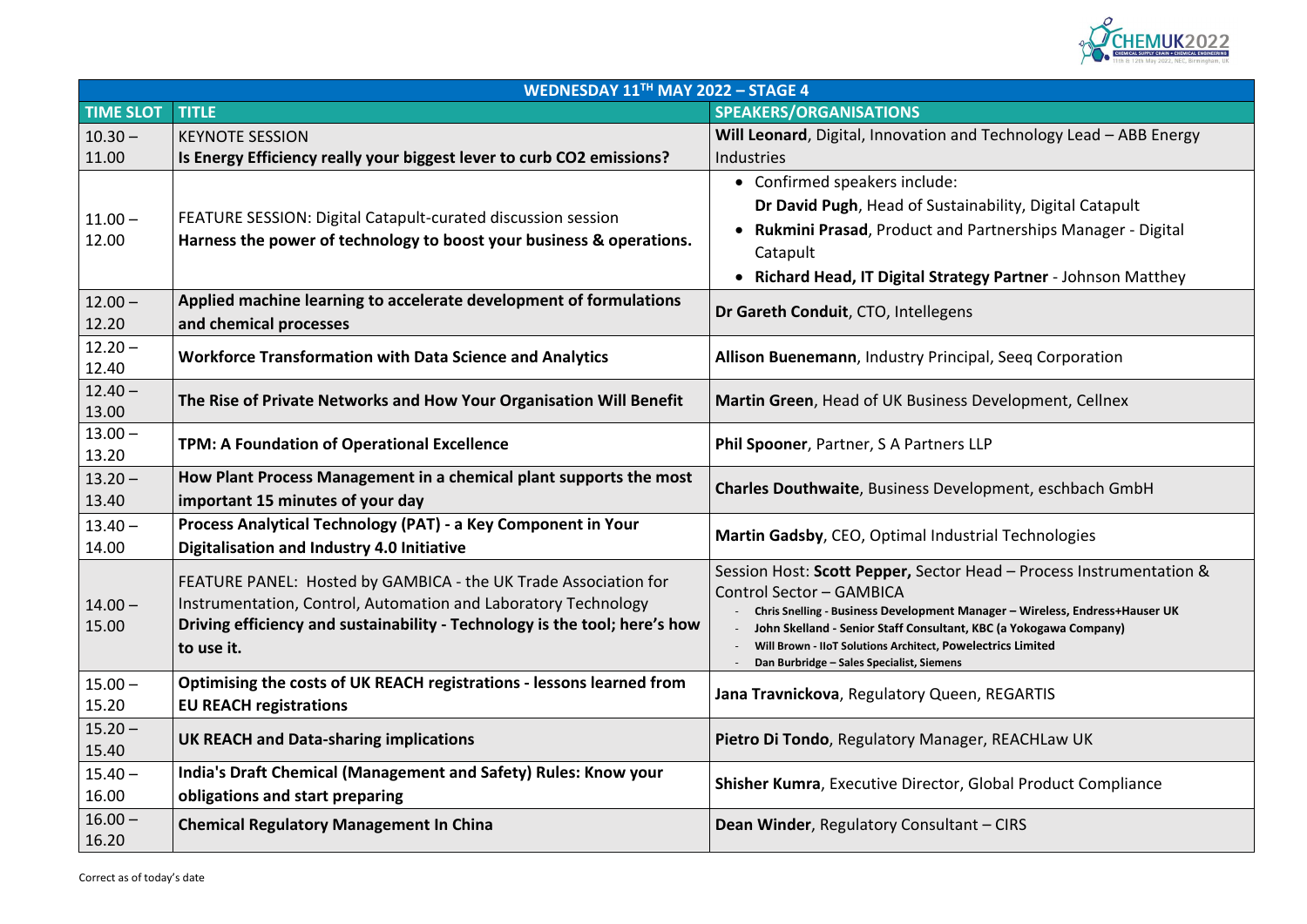

## vices Representative – Chemical

ger, Chemical Business Association **Anitchem UK & Account Manager - BTC Europe** *Er - A-Gas Electronic Materials* **Session Hostics Network (UKCPN)** 

**SSPP, UKRI nce Policy and Regulation) Mura** 

dge Transfer Manager Polymers,

**Mical Industries Association** 

**Manufacturing Sales Manager –** 

ient Director –Ricardo Energy &

**hemical Business Association Team Manager - National Chemical** 

| THURSDAY 12TH MAY 2022 - STAGE 1 |                                                                                                                                                                                                                          |                                                                                                                                                                                                                                                                                                                        |
|----------------------------------|--------------------------------------------------------------------------------------------------------------------------------------------------------------------------------------------------------------------------|------------------------------------------------------------------------------------------------------------------------------------------------------------------------------------------------------------------------------------------------------------------------------------------------------------------------|
| <b>TIME SLOT</b>                 | <b>PRESENTATION</b>                                                                                                                                                                                                      | <b>SPEAKERS/ ORGANISATIONS</b>                                                                                                                                                                                                                                                                                         |
| $10.00 -$<br>11.00               | PANEL SESSION: 'The CBA Big Debate' - feature panel session<br>Theme: Attracting future talent for a sustainable chemical supply chain                                                                                   | Hosted by: Josh Leech, Member's Servi<br><b>Business Association (CBA)</b><br><b>Guest Panellists:</b><br>Dr Karen Harvey, Membership Manage<br>Anna Lawrence, Technical Sales - Whit<br>Jennifer Cunningham, Business Lead U<br>Toby Page, Graduate Account Manager                                                   |
| $11.00 -$<br>12.00               | FEATURE SESSION - Hosted by UK Circular Plastics Network (UKCPN)<br>Deconstructing waste polymers: a future source of chemical feedstocks                                                                                | Session Host: Dr Sally Beken, UK Circula<br>Confirmed speakers include:<br><b>Nick Cliffe, Deputy Challenge Director S</b><br>Dr Geoff Brighty, Senior Advisor (Scien<br><b>Technology and ReNew ELP</b><br>Dr Sally Beken, Fellow IOM3, Knowledg<br><b>Innovate UK KTN</b><br>Dr Josephin Holstein, CTO, Evoralis Ltd |
| $12.00 -$<br>12.20               | <b>KEYNOTE</b><br><b>Chemical Industries Association KEYNOTE presentation</b>                                                                                                                                            | <b>Stephen Elliott, Chief Executive - Chem</b>                                                                                                                                                                                                                                                                         |
| $12.20 -$<br>12.40               | 'ContactCHEM' Feature Session (Hosted by BCMPA - The Association for<br>Contract Manufacturing, Packing, Fulfilment & Logistics)<br>The Value of Outsourcing Your Chemical Projects to a Contract<br><b>Manufacturer</b> | Session Host & Speaker:<br>Rodney Steel, Chief Executive - BCMPA<br><b>Guest Speaker:</b><br>Dr. Adrian J Wiggett, Contract & Toll, N<br>Libra Speciality Chemicals Ltd                                                                                                                                                |
| $12.40 -$<br>13.00               | <b>KEYNOTE</b><br>Quo vadis, European chemical industry? - The Brussels perspective                                                                                                                                      | <b>Dorothee Arns - Director General, Fecc</b>                                                                                                                                                                                                                                                                          |
| $13.00 -$<br>13.30               | <b>PANEL SESSION</b><br>Sustainability and Emergency Response: How preparedness is greater<br>than just risk management                                                                                                  | Hosted by: Craig Thomson, Sales & Clie<br>Environment<br><b>Guest Panellists:</b><br>Douglas Leech, Technical Director - Che<br><b>Chris Snowden, Emergency Response T</b><br><b>Emergency Centre (NCEC)</b>                                                                                                           |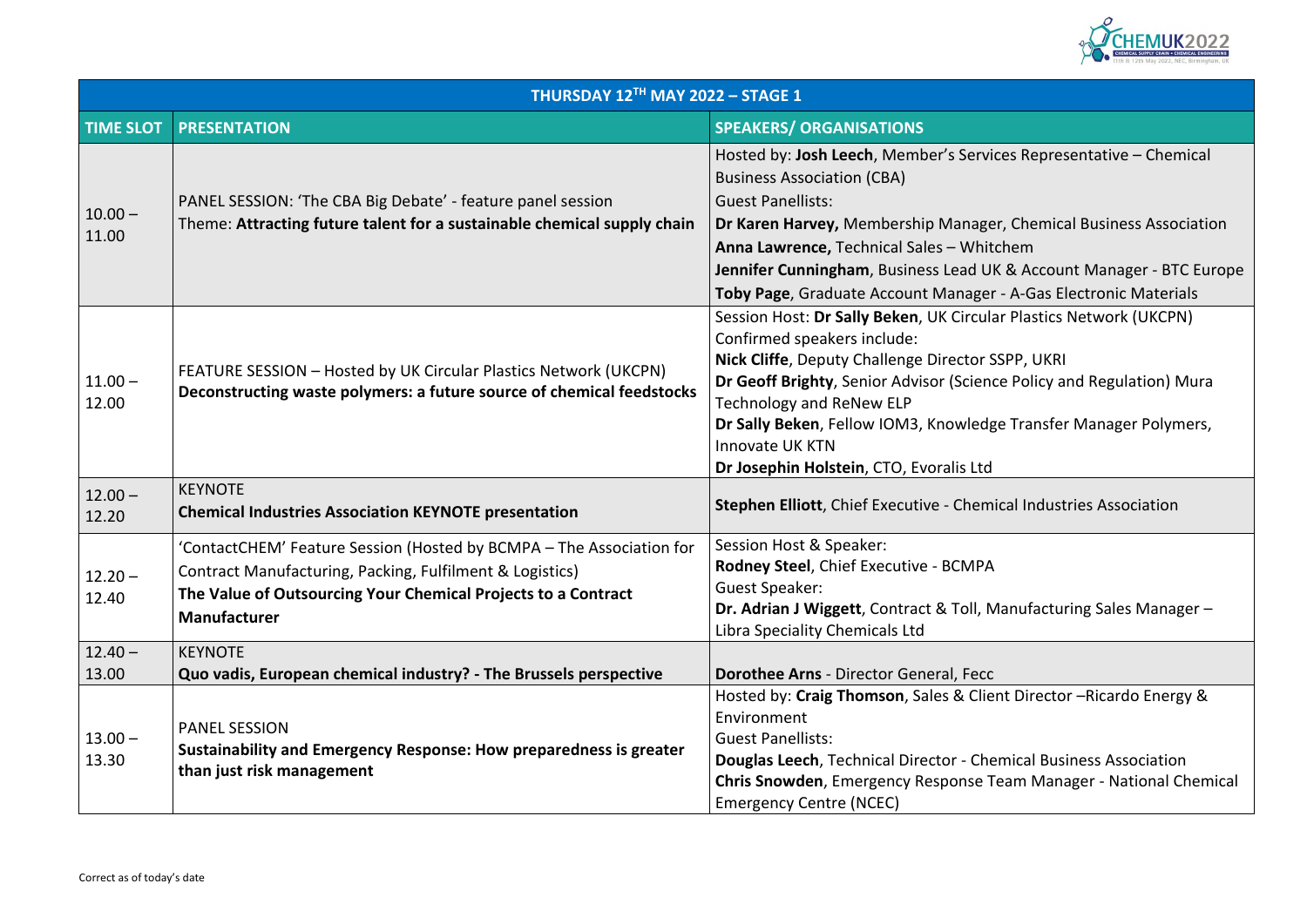

## **- Barkwith Associates Limited**

Fairs Manager - BASF plc

**Demical Business Association Croda International PLC CHEM Trust Readler** Consultancy & representing y BACS) **Simon UK LLP, UK** - Health & Safety Executive

|                    | THURSDAY 12TH MAY 2022 - STAGE 1 - continued                                                                         |                                                                                                                                                                                                                                                           |
|--------------------|----------------------------------------------------------------------------------------------------------------------|-----------------------------------------------------------------------------------------------------------------------------------------------------------------------------------------------------------------------------------------------------------|
| $13.30 -$          | Post BREXIT regulatory challenges for those supplying Plant Protection                                               | Murray Smedley - Managing Director - Barkwith As                                                                                                                                                                                                          |
| 13.45              | <b>Products to the GB market</b>                                                                                     |                                                                                                                                                                                                                                                           |
| $13.45 -$<br>14.00 | The Magic Chemicals Tree and other myths: tips on educating<br>policymakers in chemical realities.                   | Janet Greenwood, Director - TT Environmental Ltd                                                                                                                                                                                                          |
|                    |                                                                                                                      | Panel Host: Neil Hollis - Regulatory Affairs Manage<br><b>Guest Panellists:</b><br><b>Douglas Leech, Technical Director - Chemical Busir</b><br>Jane Lawson, Senior PSRA Manager - Croda Interna<br><b>Chloe Alexander, Trade Campaigner - CHEM Trust</b> |
| $14.00 -$<br>15.00 | <b>PANEL SESSION: UK REACH: What's New in '22!</b><br>Panel Host: Neil Hollis, Regulatory Affairs Manager - BASF plc | Craig Kelly, Director/Senior Consultant - ACRE Con<br><b>British Chemicals Association (formerly BACS)</b><br>Simon Tilling, Partner, Steptoe & Johnson UK LLP,<br>Dr. Andrew Smith, Regulatory Expert - Health & Sa                                      |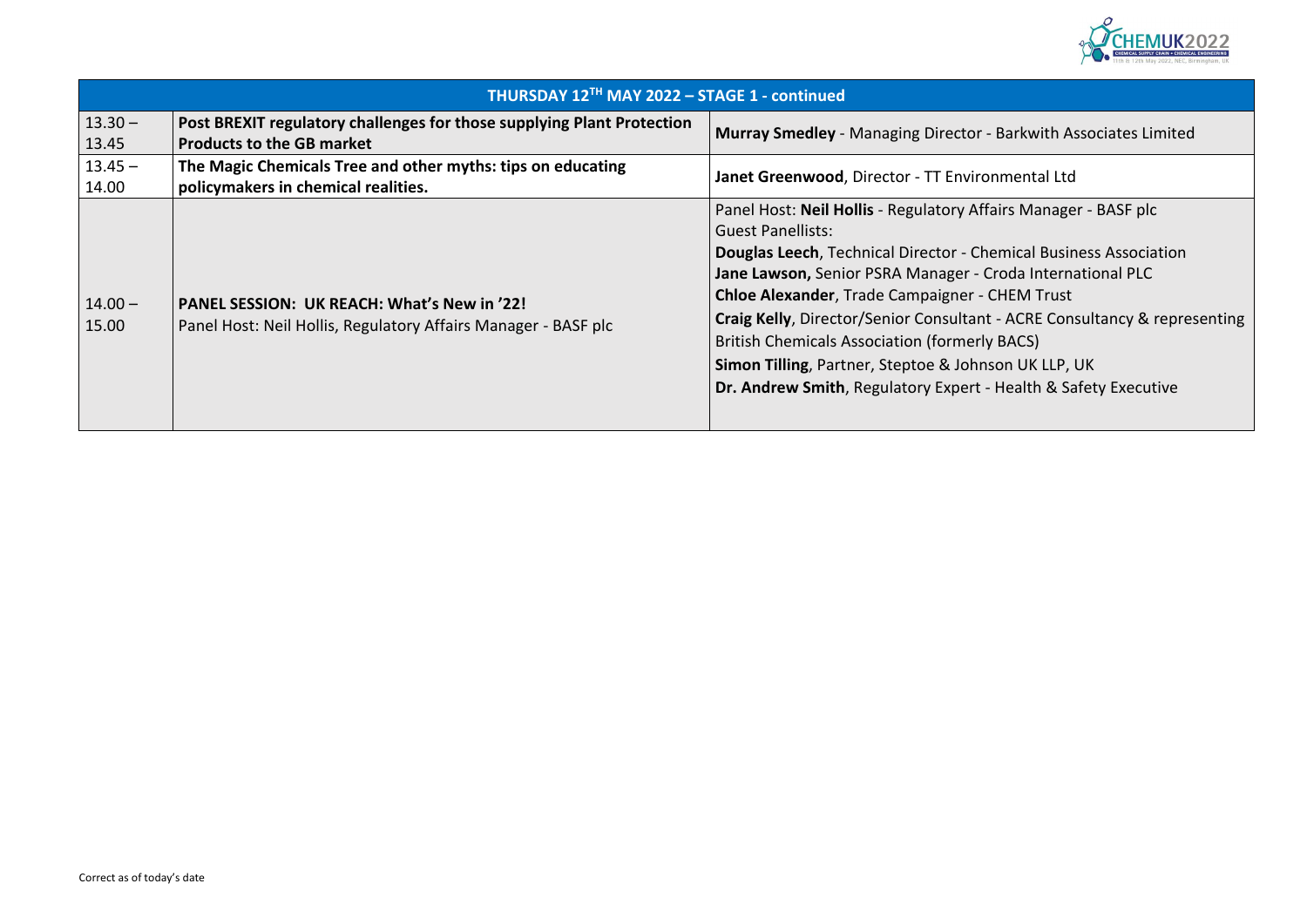

# **bility Solutions - ENGIE Impact**

**Lubrication and industry - Green Chemical Industry -**

ship Recruitment Executive –

founder – Lixea nd & Marine & Protective

**Bio-Based and Biodegradable** 

nager – Circa Group

**The Bireland** SF UK & Ireland

| THURSDAY 12TH MAY 2022 - STAGE 2 |                                                                                                                                                                                                                                                                                                                                                                                                                                           |                                                                                                                                                                                                                                                          |
|----------------------------------|-------------------------------------------------------------------------------------------------------------------------------------------------------------------------------------------------------------------------------------------------------------------------------------------------------------------------------------------------------------------------------------------------------------------------------------------|----------------------------------------------------------------------------------------------------------------------------------------------------------------------------------------------------------------------------------------------------------|
| <b>TIME SLOT</b>                 | <b>TITLE</b>                                                                                                                                                                                                                                                                                                                                                                                                                              | SPEAKERS/ORGANISATIONS                                                                                                                                                                                                                                   |
| $10.00 -$<br>10.20               | <b>Green Thermal &amp; Clean Molecules: Introducing - The Next Generation</b><br>of Decarbonised Energy Solutions                                                                                                                                                                                                                                                                                                                         | Valentin Fontaine, Manager, Sustainability Sol                                                                                                                                                                                                           |
| $10.20 -$<br>10.40               | Biosurfactants- revolutionising green sustainable surfactants                                                                                                                                                                                                                                                                                                                                                                             | Richard Lock, Managing Director - Holiferm Itd                                                                                                                                                                                                           |
| $10.40 -$<br>11.00               | <b>Lubrication and its impact on Green Chemistry</b>                                                                                                                                                                                                                                                                                                                                                                                      | Jonathan Venditti, Global Market Manager - C<br>Klüber Lubrication                                                                                                                                                                                       |
| $11.00 -$<br>12.00               | <b>FEATURE PANEL</b><br>RSC Sustainability Panel Session - Hosted by Royal Society of Chemistry                                                                                                                                                                                                                                                                                                                                           | Session Host: Jessica Evans, Membership Recri<br><b>Industry - Royal Society of Chemistry</b><br><b>Featured Panellists:</b><br>Dr Florence Gschwend - CTO and Co-founder -<br>Maria Conway - Section Leader II- Wind & Mar<br>Coatings RD&I - AkzoNobel |
| $12.00 -$<br>12.20               | <b>KEYNOTE</b><br>Bio-Based and Biodegradable Industries Association (BBIA) keynote<br>presentation                                                                                                                                                                                                                                                                                                                                       | David Newman, Managing Director - Bio-Based<br>Industries Association (BBIA)                                                                                                                                                                             |
| $12.20 -$<br>12.40               | "Changing Chemistry for Good: using waste, non-food biomass to<br>produce sustainable, safer chemicals that replace NMP/DMF at scale<br>with new, short. local, resilient supply-chains."                                                                                                                                                                                                                                                 | Dr Sarah Hickingbottom, General Manager-C                                                                                                                                                                                                                |
| $12.40 -$<br>13.00               | <b>KEYNOTE</b><br><b>Trade and trade resilience</b> $-$ As a nation the UK has, and is changing its trading<br>relationships, but we need to move to greener feedstocks at an industrial scale without<br>compromising profits and harming the environment.<br>In an idea world, we would all use plant-based chemicals to create products, but substitute<br>materials bring substitute problems  never mind the scale of the challenge. | <b>Thomas Birk, Managing Director - BASF UK &amp; I</b>                                                                                                                                                                                                  |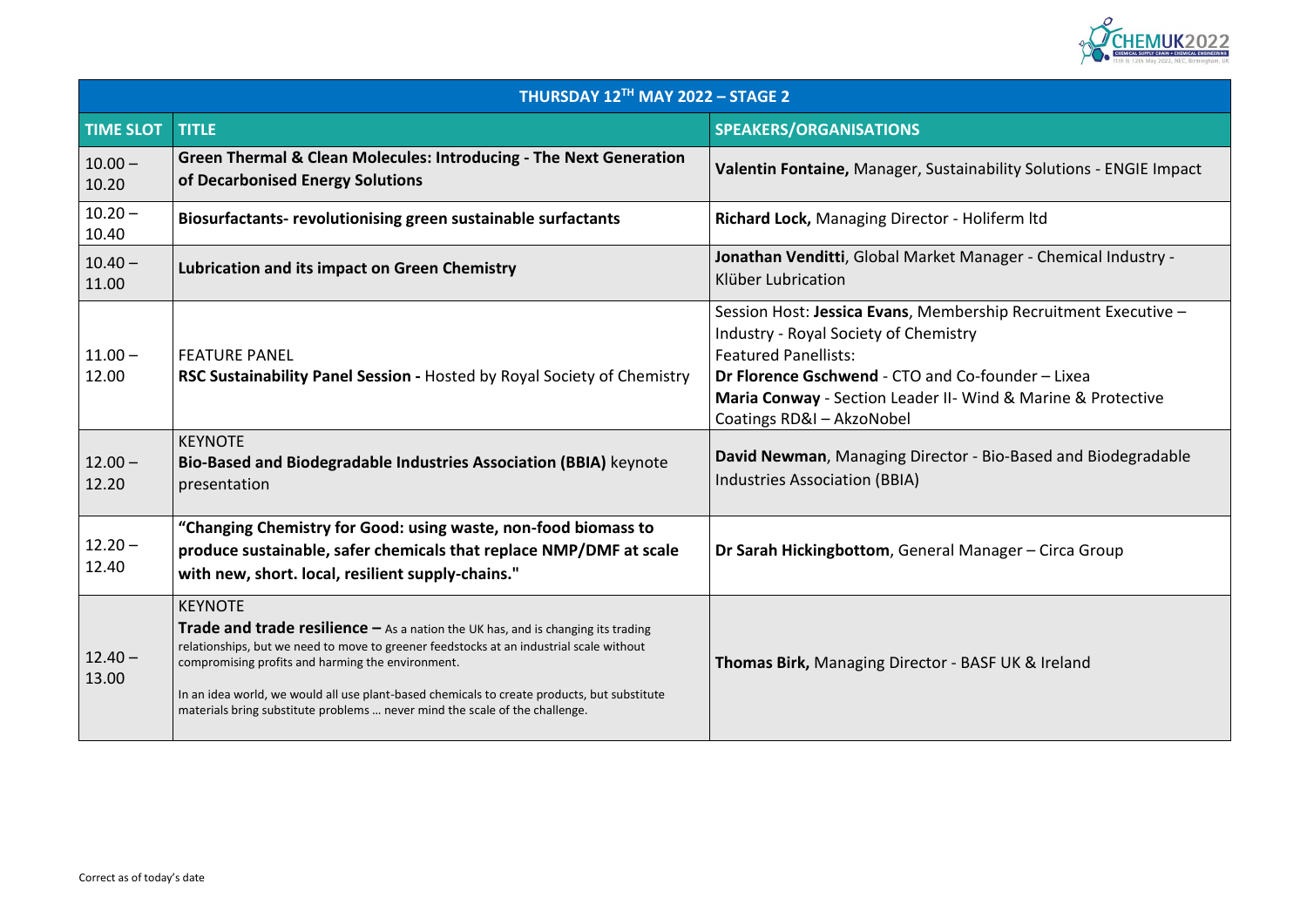

### ector CCUK, Sustainability Pillar

rtech Associates Ltd e natural/sustainable for the

1ager – Holiferm development and how to

udes:

r – Holiferm (Scale up) • **Rachael Davison,** Technical Services Manager – Barentz (Cream

ssing the boundaries from food

• **Narinder Bains**, Director – Ineuvo (Developing a sustainable etic product

**Philandie Manager – Formulation –** 

Iants Formulation Group

**Station-Free Commodities and** 

le palm oil; a conservationist's

**Dr.** For Sustainability - Innospec Ltd us chemicals fossil-free **Professor Andrew Down** Bronessity of

|                    | THURSDAY 12TH MAY 2022 - STAGE 2 - continued                                                                                                                                                                                                                                                                                                                                                                                                                                                                                                                                                                                                                                                                                                                                          |                                                                                                                                                                                                                                                                                                                                                                                                                                                                                                                                                                                                                                                                                                           |  |
|--------------------|---------------------------------------------------------------------------------------------------------------------------------------------------------------------------------------------------------------------------------------------------------------------------------------------------------------------------------------------------------------------------------------------------------------------------------------------------------------------------------------------------------------------------------------------------------------------------------------------------------------------------------------------------------------------------------------------------------------------------------------------------------------------------------------|-----------------------------------------------------------------------------------------------------------------------------------------------------------------------------------------------------------------------------------------------------------------------------------------------------------------------------------------------------------------------------------------------------------------------------------------------------------------------------------------------------------------------------------------------------------------------------------------------------------------------------------------------------------------------------------------------------------|--|
| $13.00 -$<br>14.00 | <b>FEATURE SESSION:</b><br><b>Hosted by Cosmetics Cluster UK</b><br>How on Earth do you get from source to bottle?<br><b>PART ONE:</b><br><b>Masterclass presentations: Meeting the needs of cosmetic formulators</b><br>• Masterclass: Can certification standards help define<br>natural/sustainable for the cosmetic formulator?<br>• Masterclass: The challenges of sustainable product development<br>and how to overcome them<br><b>SESSION PART TWO</b><br><b>Case studies and panel discussion</b><br>• Scale up (Holiferm)<br>• Cream from the Crop – Ingredients crossing the boundaries from<br>food and other divisions into cosmetics (Barentz)<br>Developing a sustainable biobased ingredient for a cosmetic<br>product (Ineuvo)<br>Innovative projects with CPI (CPI) | Session Host: Kirsty Mawhinney, Directo<br>Lead<br><b>Masterclass presenters:</b><br>Judi Beerling, Technical Director - Perte<br>Can certification standards help define r<br>cosmetic formulator?<br>Lawrence Clarke, Technical Sales Manag<br>The challenges of sustainable product de<br>overcome them<br>Case study and panel discussion - include<br>Moderated by Kirsty Mawhinney.<br>• Richard Lock, Managing Director-<br>• Rachael Davison, Technical Service<br>from the Crop - Ingredients crossin<br>and other divisions into cosmetics)<br>Narinder Bains, Director - Ineuvo<br>biobased ingredient for a cosmetic<br>Melanie Geer, Business Developm<br>CPI (Innovative projects with CPI) |  |
| $14.00 -$<br>15.00 | FEATURE SESSION / PANEL - Hosted by British Chemicals Association<br>(BCA)<br><b>The Future of Surfactants</b><br><b>Presentation themes:</b><br>Sourcing deforestation-free sustainable palm oil; a conservationist's<br>$\bullet$<br>perspective?<br>The challenges of making carbonaceous chemicals fossil-free<br>Making polymers more sustainable<br><b>Panel Discussion</b>                                                                                                                                                                                                                                                                                                                                                                                                     | Session Chair - Dr Matthew Giles,<br>Innospec Ltd and Chair of BCA Surfactan<br>Guest speakers:<br><b>Catherine Barton, Policy Lead Deforesta</b><br>Regenerative Agriculture - Chester Zoo<br>Sourcing deforestation-free sustainable<br>perspective?<br>Dr. Tony Gough, Director of Innovation f<br>The challenges of making carbonaceous<br>Professor Andrew Dove, School of Chen<br>Birmingham<br>Making polymers more sustainable                                                                                                                                                                                                                                                                    |  |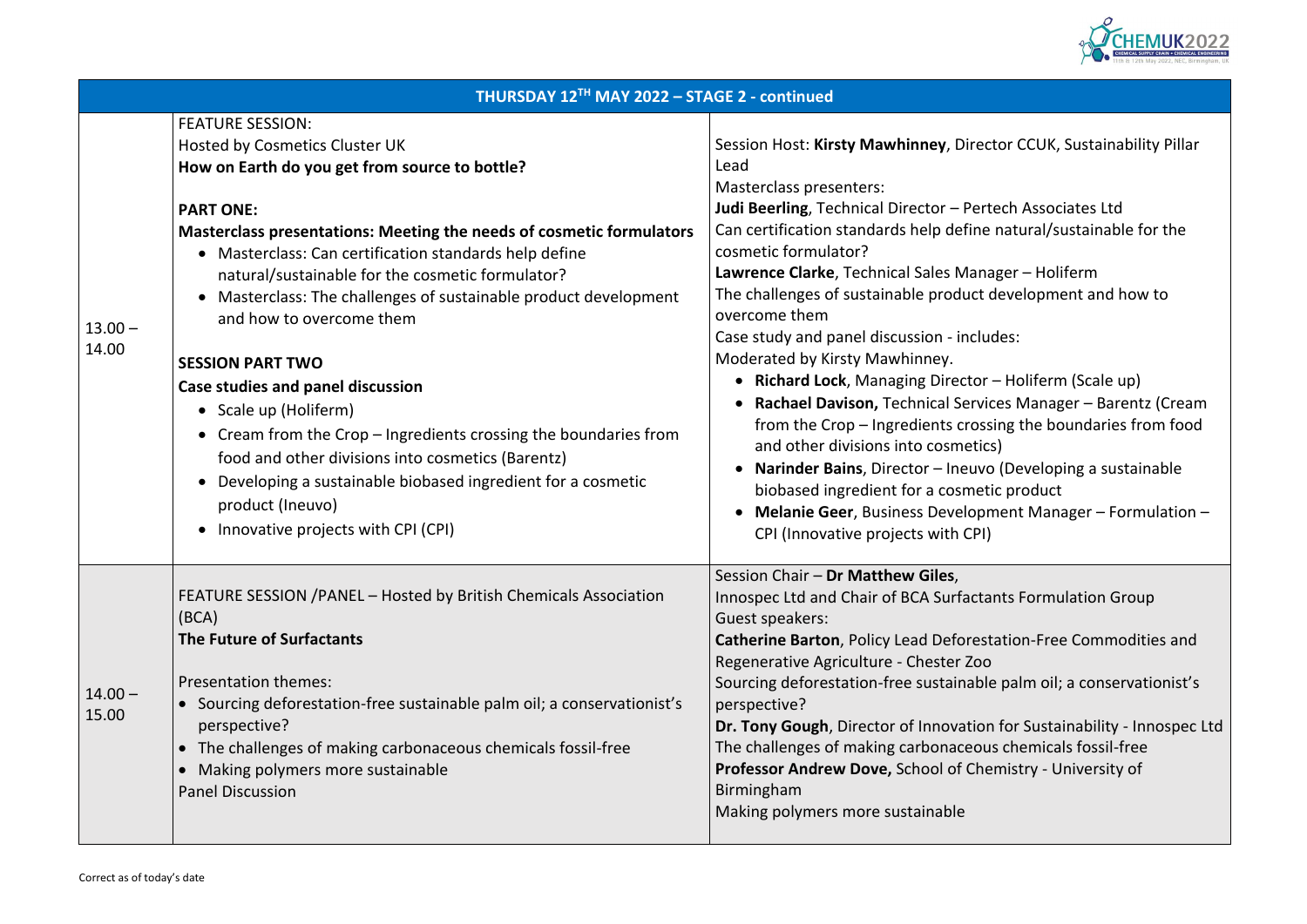

**Boilber Austers** Thermotechnology **Online Raman Spectroscopy for monitoring Chemical Processes Kevin Fernandes**, Process Analytical Sales Engineer, Endress+Hauser Ltd **Specialty Chemicals - The Growth Target for Listed Chemical Companies Sam Perry,** Head of European Chemicals Research - Credit Suisse **Prof.** Prof. **Profiseber** - Professor estable **Drangel** Engineering - Newcastle

d of Laboratories Sector, GAMBICA

**Shawas Shawalopment Manager EMEA** ner Scientific

| THURSDAY 12TH MAY 2022 - STAGE 3 |                                                                                                                                                                                                                                                                                                                                                                                                                                                                                                                                                      |                                                                                                                                                                                                                                                                                         |
|----------------------------------|------------------------------------------------------------------------------------------------------------------------------------------------------------------------------------------------------------------------------------------------------------------------------------------------------------------------------------------------------------------------------------------------------------------------------------------------------------------------------------------------------------------------------------------------------|-----------------------------------------------------------------------------------------------------------------------------------------------------------------------------------------------------------------------------------------------------------------------------------------|
| <b>TIME SLOT</b>                 | <b>TITLE</b>                                                                                                                                                                                                                                                                                                                                                                                                                                                                                                                                         | <b>SPEAKERS/ORGANISATIONS</b>                                                                                                                                                                                                                                                           |
| $10.00 -$<br>10.15               | <b>Boiler house risk assessment considerations</b>                                                                                                                                                                                                                                                                                                                                                                                                                                                                                                   | <b>Matthew Walton, Senior Contracts Manager - Bosch</b>                                                                                                                                                                                                                                 |
| $10.15 -$<br>10.30               | <b>Emissions Elimination: Delivering Net Zero</b>                                                                                                                                                                                                                                                                                                                                                                                                                                                                                                    | Dave Anderson, Director, Score Group                                                                                                                                                                                                                                                    |
| $10.30 -$<br>10.45               | The Application of PAT and Knowledge Management. From the<br><b>Laboratory Through to GMP Manufacturing</b>                                                                                                                                                                                                                                                                                                                                                                                                                                          | Martin Gadsby, CEO, Optimal Industrial Technologies                                                                                                                                                                                                                                     |
| $10.45 -$<br>11.00               | Case Study - Integrating Process Safety into the design and build of new<br>plant for production of a key ingredient for a COVID-19 vaccine.                                                                                                                                                                                                                                                                                                                                                                                                         | Carolyn Nicholls, Managing Director, RAS Ltd                                                                                                                                                                                                                                            |
| $11.00 -$<br>11.15               | <b>Online Raman Spectroscopy for monitoring Chemical Processes</b>                                                                                                                                                                                                                                                                                                                                                                                                                                                                                   | Kevin Fernandes, Process Analytical Sales Engineer, E                                                                                                                                                                                                                                   |
| $11.15 -$<br>11.30               | <b>Specialty Chemicals - The Growth Target for Listed Chemical Companies</b>                                                                                                                                                                                                                                                                                                                                                                                                                                                                         | Sam Perry, Head of European Chemicals Research - C                                                                                                                                                                                                                                      |
| $11.30 -$<br>12.00               | <b>PROCESS INTENSIFICATION Feature Session</b><br>(Hosted by Process Intensification Network & PI Group at Newcastle<br>University)<br>Part 1: Introduction to Process Intensification (Prof. Adam Harvey)<br>Part 2: Valorisation of waste (Dr Anh Phan), focus on two cases<br>(1) developing a sustainable and environmentally friendly chemical<br>recycling process to transform mixed/contaminant plastic wastes into<br>precursors/chemicals for plastic circular economy<br>(2) hydrogen production from waste                               | Joint speakers:<br>Prof. Adam Harvey - Professor of Process Intensificat<br>University<br>Dr Anh Phan, Senior Lecturer in Chemical Engineering<br>University                                                                                                                            |
| $12.00 -$<br>13.00               | FEATURE LAB SESSION - hosted by GAMBICA<br>'Meeting your customers' needs for sustainability'<br>In this session, expert members of GAMBICA, the trade association for<br>lab equipment suppliers, will profile solutions already available which will<br>help you to meet your customers' aspirations for sustainability.<br><b>Presentation themes:</b><br>• The Lean, Green, Profitability Scene (Martyn Fordham)<br>• Sex, drugs and rock n roll (David Martin)<br>• Vibrational spectroscopy in plastic circular economy (Shailesh)<br>Kavedra) | Session Host: Jacqueline Balian - Head of Laboratorie<br>Guest speakers<br>Martyn Fordham, Managing Director, Asynt<br>David Martin, UK Market Manager, BUCHI UK Ltd<br><b>Shailesh Karavadra, Applications/Business Developm</b><br>Vibrational Spectroscopy, Thermo Fisher Scientific |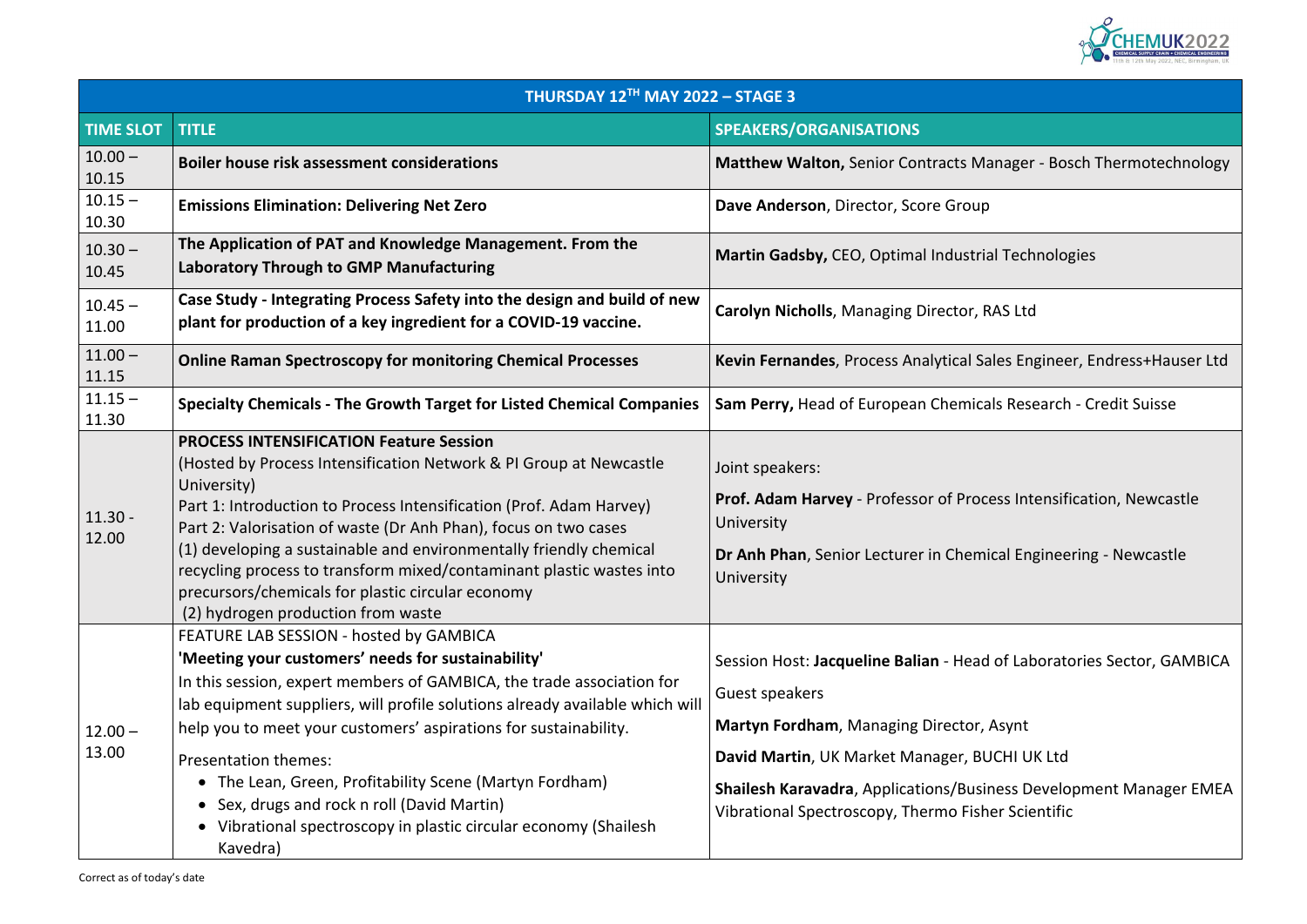

Green Rose Chemistry

1ager, LIXEA Bio-Sep e Fellow / Business Manager of

Fellow and CEO – Natural

| THURSDAY 12TH MAY 2022 - STAGE 3 - continued |                                                                                                                                                                                                                                                                                                                                                                                                                                                                                                                                                                                                                                                                                                                                                                                                                                                                                                                                                                   |                                                                                                                                                                                                                                                                                                                                                                                                                                                                                        |  |  |
|----------------------------------------------|-------------------------------------------------------------------------------------------------------------------------------------------------------------------------------------------------------------------------------------------------------------------------------------------------------------------------------------------------------------------------------------------------------------------------------------------------------------------------------------------------------------------------------------------------------------------------------------------------------------------------------------------------------------------------------------------------------------------------------------------------------------------------------------------------------------------------------------------------------------------------------------------------------------------------------------------------------------------|----------------------------------------------------------------------------------------------------------------------------------------------------------------------------------------------------------------------------------------------------------------------------------------------------------------------------------------------------------------------------------------------------------------------------------------------------------------------------------------|--|--|
| $13.00 -$<br>14.30                           | <b>FEATURE 'FLASH TALK' SESSION:</b><br>'Innovation in bio-based chemicals' flash talk session - hosted in<br>cooperation with BioVale<br>• Addible's "Solution" to Complex Waste Streams (Addible)<br>Bio-adhesives of the future (Bindethics)<br>Pioneering development of biodegradable and thermo-stable base<br>oils for lubricant and chemical industry (Nuspec Oil)<br>One Step Isolation of APIs - Separation made Simple with Starbons<br>$\bullet$<br>(Starbons)<br>Converting under-utilised biogenic feedstocks into cost-effective<br>inputs for the renewable chemical industry (Lixea)<br>Innovative conversion of woody biomass to platform chemicals<br>using ultrasound (Bio-Sep)<br>Extreme throughput enzyme evolution technology for the<br>$\bullet$<br>bioeconomy (HVB)<br>MORF: browser-based bioinformatics for biomanufacturing<br>$\bullet$<br>(HVB/MORF)<br>Production of chemical reference standards from renewable by-<br>products | Session Host: Dr Anna Zhenova, CEO - Gre<br><b>Featured presenters:</b><br>• Fergal Byrne, Co-Founder - Addible<br>• Maria Garcia, CEO - Bindethics<br>Natalia Stawniak, CEO - Nuspec Oil<br>• Susan Brench, CEO - Starbons<br>Conor Wilson, Development Manage<br>Dr. Andrew West, Chief Chemist, Bio<br>• Gareth Little, HVB Enterprise Fellow<br>Dr. Joyce Bennett, HVB Enterprise Fe<br><b>MORF</b><br>Dr Harriet Berry, HVB Enterprise Fell<br><b>Compound Solutions (NATCOM)</b> |  |  |